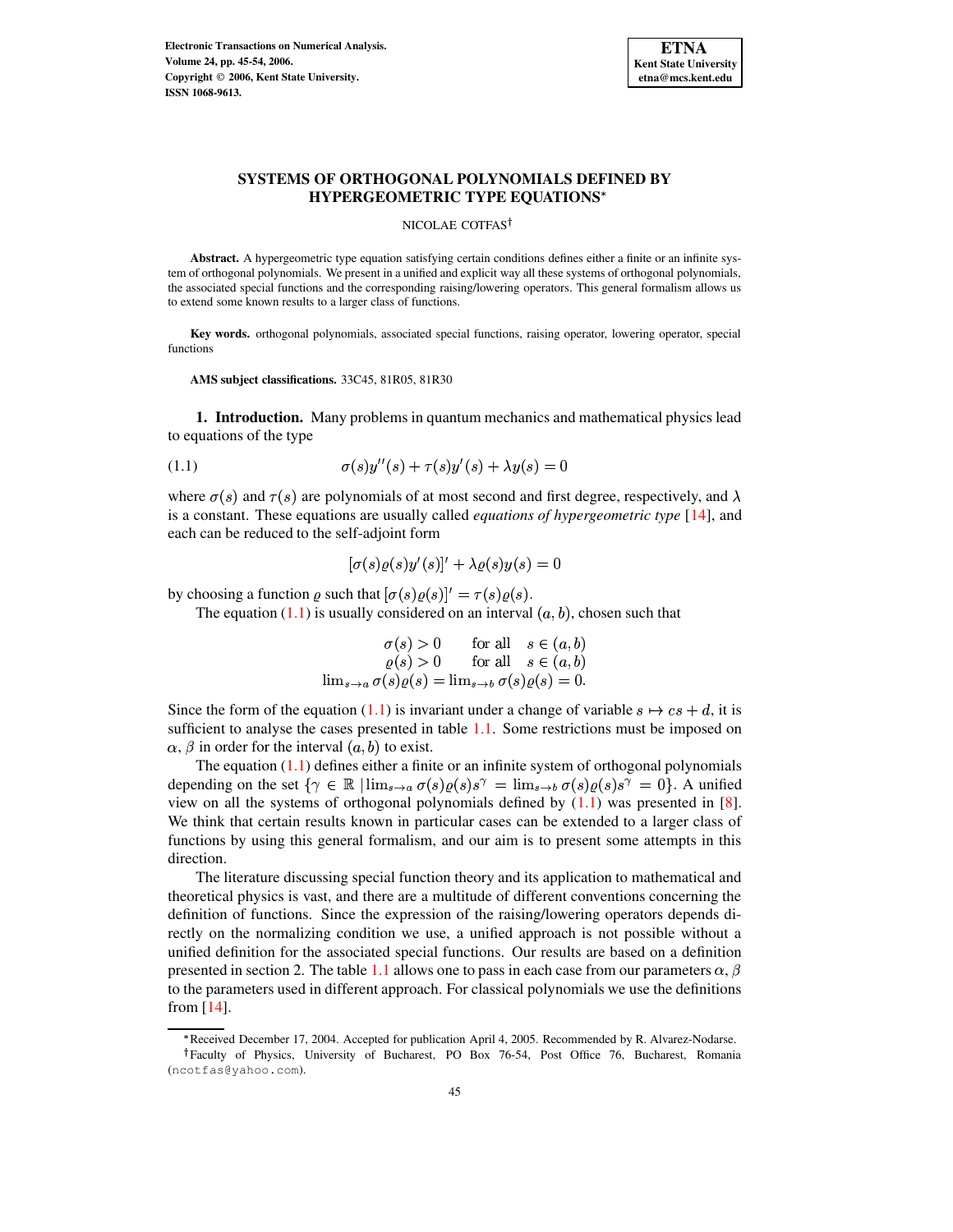<span id="page-1-0"></span>

| $\sigma(s)$                 | $\tau(s)$        | $\rho(s)$                                                | $\alpha, \beta$            | (a, b)             |
|-----------------------------|------------------|----------------------------------------------------------|----------------------------|--------------------|
|                             | $\alpha s+\beta$ | $e^{\alpha s^2/2+\beta s}$                               | $\alpha < 0$               | $(-\infty,\infty)$ |
| $\mathcal{S}_{\mathcal{S}}$ | $\alpha s+\beta$ | $s^{\beta-1}e^{\alpha s}$                                | $\alpha < 0, \beta > 0$    | $(0,\infty)$       |
| $1 - s^2$                   | $\alpha s+\beta$ | $(1+s)^{-(\alpha-\beta)/2-1}(1-s)^{-(\alpha+\beta)/2-1}$ | $\alpha < \beta < -\alpha$ | $(-1, 1)$          |
| $s^2-1$                     | $\alpha s+\beta$ | $(s+1)^{(\alpha-\beta)/2-1}(s-1)^{(\alpha+\beta)/2-1}$   | $-\beta < \alpha < 0$      | $(1,\infty)$       |
| $s^2$                       | $\alpha s+\beta$ | $s^{\alpha-2}e^{-\beta/s}$                               | $\alpha < 0, \beta > 0$    | $(0,\infty)$       |
| $s^2+1$                     | $\alpha s+\beta$ | $(1+s^2)^{\alpha/2-1}e^{\beta \arctan s}$                | $\alpha < 0$               | $(-\infty,\infty)$ |

TABLE 1.1 *The main particular cases*

**2. Orthogonal polynomials and associated special functions.** In this section we review certain results concerning the systems of orthogonal polynomials defined by equation [\(1.1\)](#page-0-0) and the corresponding associated special functions. It is well-known [\[14\]](#page-9-0) that for  $\lambda = \lambda_l$ , where

$$
\lambda_l = -\frac{\sigma''(s)}{2}l(l-1) - \tau'(s)l \qquad l \in \mathbb{N}
$$

the equation [\(1.1\)](#page-0-0) admits a polynomial solution  $\Psi_l = \Psi_l^{(\alpha,\beta)}$  of at mos  $\binom{\alpha,\beta}{l}$  of at most *l* degree

<span id="page-1-1"></span>(2.1) 
$$
\sigma(s)\Psi''_l + \tau(s)\Psi'_l + \lambda_l\Psi_l = 0.
$$

If the degree of the polynomial  $\Psi_l$  is *l* then it satisfies the Rodrigues formula

$$
\Psi_l(s) = \frac{B_l}{\varrho(s)} \frac{\mathrm{d}^l}{\mathrm{d}s^l} [\sigma^l(s) \varrho(s)]
$$

where  $B_l$  is a constant. We do not impose any normalizing condition. Each polynomial  $\Psi_l$  is defined only up to a multiplicative constant. One can remark that

$$
\lim_{s \to a} \sigma(s) \varrho(s) s^{\gamma} = \lim_{s \to b} \sigma(s) \varrho(s) s^{\gamma} = 0 \quad \text{for} \quad \gamma \in [0, \infty)
$$

in the case  $\sigma(s) \in \{1, s, 1 - s^2\}$ , and

$$
\lim_{s \to a} \sigma(s) \varrho(s) s^{\gamma} = \lim_{s \to b} \sigma(s) \varrho(s) s^{\gamma} = 0 \quad \text{for} \quad \gamma \in [0, -\alpha)
$$

in the case  $\sigma(s) \in \{s^2 - 1, s^2, s^2 + 1\}$ . Let

$$
\Lambda = \begin{cases}\n\infty & \text{for } \sigma(s) \in \{1, s, 1 - s^2\} \\
\frac{1 - \alpha}{2} & \text{for } \sigma(s) \in \{s^2 - 1, s^2, s^2 + 1\}.\n\end{cases}
$$

PROPOSITION 2.1. [\[14,](#page-9-0) [8\]](#page-9-1) *a*)  $\{\Psi_l \mid l < \Lambda\}$  *is a system of polynomials orthogonal with weight function*  $\varrho(s)$  *in*  $(a, b)$ .

*b*)  $\Psi_l$  *is a polynomial of degree l for any*  $l < \Lambda$ .

*c*) The function  $\Psi_l(s)\sqrt{\varrho(s)}$  is square integrable on  $(a, b)$  for any  $l < \Lambda$ .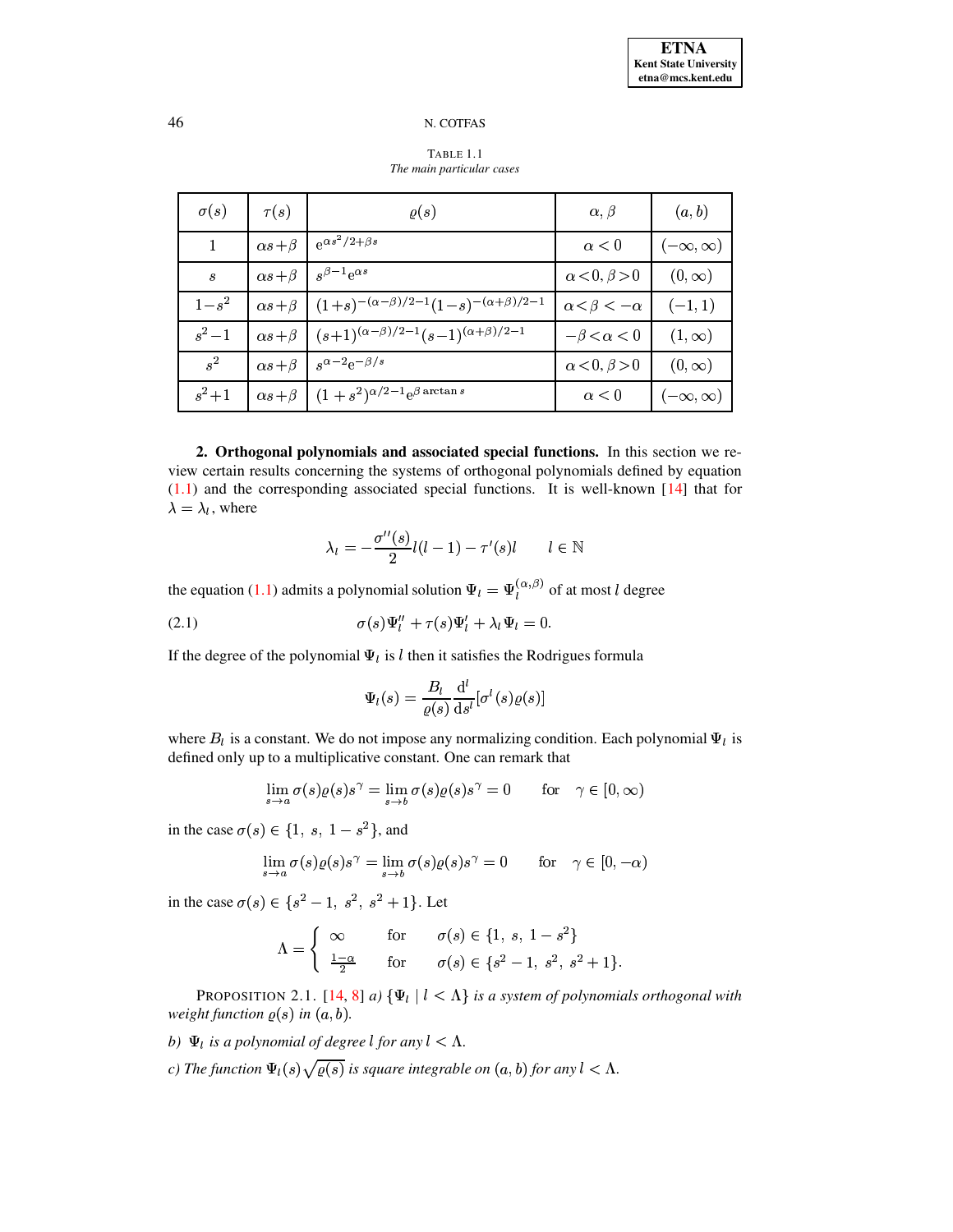*d) A three term recurrence relation*

$$
s\Psi_l(s) = \alpha_l \Psi_{l+1}(s) + \beta_l \Psi_l(s) + \gamma_l \Psi_{l-1}(s)
$$

*is satisfied for*  $1 < l + 1 < \Lambda$ .

*e*) The zeros of  $\Psi_l$  are simple and lie in the interval  $(a, b)$ , for any  $l < \Lambda$ .

The polynomials  $\Psi_l^{(\alpha,\beta)}$  can be ex- $\binom{(\alpha,\beta)}{k}$  can be expressed in terms of the classical orthogonal polynomials but in certain cases the relation is not very simple.

PROPOSITION 2.2. [\[8,](#page-9-1) [9\]](#page-9-2) *Up to a multiplicative constant*

$$
\Psi_l^{(\alpha,\beta)}(s) = \begin{cases}\nH_l\left(\sqrt{\frac{-\alpha}{2}}s - \frac{\beta}{\sqrt{-2\alpha}}\right) & \text{if } \sigma(s) = 1 \\
L_l^{\beta - 1}(-\alpha s) & \text{if } \sigma(s) = s \\
P_l^{(-(\alpha + \beta)/2 - 1, (-\alpha + \beta)/2 - 1)}(s) & \text{if } \sigma(s) = 1 - s^2 \\
P_l^{((\alpha - \beta)/2 - 1, (\alpha + \beta)/2 - 1)}(-s) & \text{if } \sigma(s) = s^2 - 1 \\
\left(\frac{s}{\beta}\right)^l L_l^{1 - \alpha - 2l} \left(\frac{\beta}{s}\right) & \text{if } \sigma(s) = s^2 \\
i^l P_l^{((\alpha + i\beta)/2 - 1, (\alpha - i\beta)/2 - 1)}(is) & \text{if } \sigma(s) = s^2 + 1\n\end{cases}
$$

where  $H_n$ ,  $L_n^p$  and  $P_n^{(p,q)}$  are th v ¢ *are the Hermite, Laguerre and Jacobi polynomials, respectively.*

Let  $l \in \mathbb{N}, l < \Lambda$ , and let  $m \in \{0, 1, ..., l\}$ . By differentiating the equation [\(2.1\)](#page-1-1) m times we obtain the equation satisfied by the polynomials  $\psi_{l,m} = \frac{d^m}{ds^m} \Psi_l$ , namely

<span id="page-2-0"></span>(2.2) 
$$
\sigma(s)\psi''_{l,m} + [\tau(s) + m\sigma'(s)]\psi'_{l,m} + (\lambda_l - \lambda_m)\psi_{l,m} = 0.
$$

This is an equation of hypergeometric type, and we can write it in the self-adjoint form

$$
[\sigma(s)\varrho_m(s)\psi'_{l,m}]'+(\lambda_l-\lambda_m)\varrho_m(s)\psi_{l,m}=0
$$

by using the function  $\rho_m(s) = \sigma^m(s) \varrho(s)$ .

DEFINITION 2.3. *The functions*

<span id="page-2-1"></span>(2.3) 
$$
\Psi_{l,m}(s) = \kappa^m(s) \frac{d^m}{ds^m} \Psi_l(s) \quad where \quad \kappa(s) = \sqrt{\sigma(s)}
$$

 $l \in \mathbb{N}, l < \Lambda$  and  $m \in \{0, 1, ..., l\}$ , are called the associated special functions.

The equation [\(2.2\)](#page-2-0) multiplied by  $\kappa^{m}(s)$  can be written as

$$
\mathbf{H}_m\Psi_{l,m}=\lambda_l\Psi_{l,m}
$$

where  $\mathbf{H}_m$  is the differential operator

$$
\mathbf{H}_{m} = -\sigma(s)\frac{d^{2}}{ds^{2}} - \tau(s)\frac{d}{ds} + \frac{m(m-2)}{4}\frac{(\sigma'(s))^{2}}{\sigma(s)}
$$

$$
+ \frac{m\tau(s)}{2}\frac{\sigma'(s)}{\sigma(s)} - \frac{1}{2}m(m-2)\sigma''(s) - m\tau'(s).
$$

PROPOSITION 2.4. [\[8\]](#page-9-1) *a)* For each  $m < \Lambda$ , the functions  $\Psi_{l,m}$  with  $m \leq l < \Lambda$  are *orthogonal* with weight function  $\rho(s)$  in  $(a, b)$ .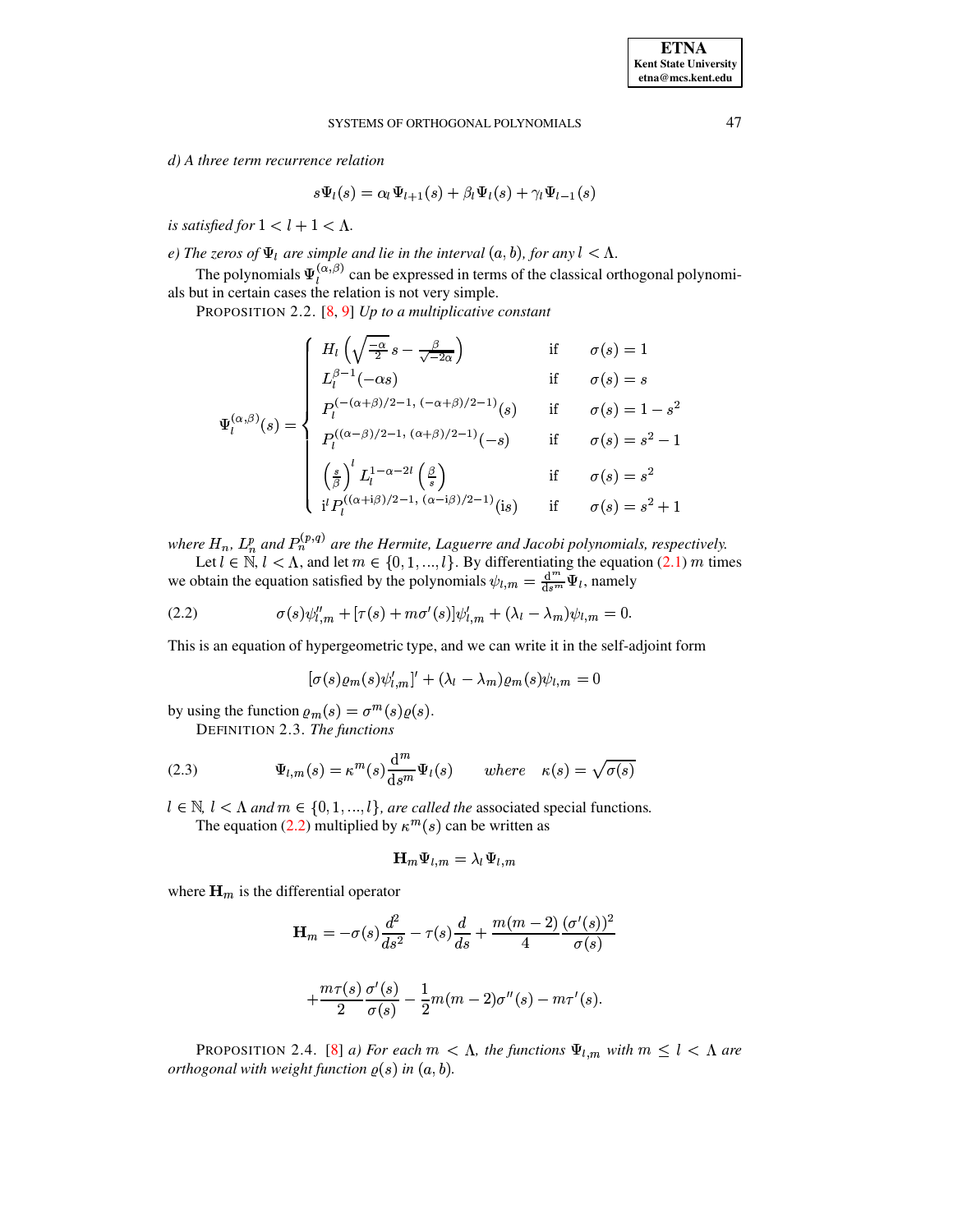*b*)  $\Psi_{l,m}(s)\sqrt{\varrho(s)}$  is square integrable on  $(a,b)$  for  $0 \le m \le l < \Lambda$ . *c) The three term recurrence relation*

<span id="page-3-1"></span>(2.4) 
$$
\Psi_{l,m+1}(s) + \left(\frac{\tau(s)}{\kappa(s)} + 2(m-1)\kappa'(s)\right)\Psi_{l,m}(s) + (\lambda_l - \lambda_{m-1})\Psi_{l,m-1}(s) = 0
$$

is satisfied for any  $l < \Lambda$  and any  $m \in \{1, 2, ..., l-1\}$ . In addition, we have

<span id="page-3-2"></span>(2.5) 
$$
\left(\frac{\tau(s)}{\kappa(s)} + 2(l-1)\kappa'(s)\right) \Psi_{l,l}(s) + (\lambda_l - \lambda_{l-1}) \Psi_{l,l-1}(s) = 0.
$$

For any  $l \in \mathbb{N}$ ,  $l < \Lambda$  and any  $m \in \{0, 1, ..., l-1\}$ , by differentiating [\(2.3\)](#page-2-1), we obtain

$$
\frac{\mathrm{d}}{\mathrm{d}s}\Psi_{l,m}(s) = m\kappa^{m-1}(s)\kappa'(s)\frac{\mathrm{d}^m}{\mathrm{d}s^m}\Psi_l + \kappa^m(s)\frac{\mathrm{d}^{m+1}}{\mathrm{d}s^{m+1}}\Psi_l(s)
$$

that is, the relation

$$
\frac{\mathrm{d}}{\mathrm{d}s}\Psi_{l,m}(s) = m\frac{\kappa'(s)}{\kappa(s)}\Psi_{l,m}(s) + \frac{1}{\kappa(s)}\Psi_{l,m+1}(s)
$$

which can be written as

<span id="page-3-0"></span>(2.6) 
$$
\left(\kappa(s)\frac{d}{ds}-m\kappa'(s)\right)\Psi_{l,m}(s)=\Psi_{l,m+1}(s).
$$

If  $m \in \{1, 2, ..., l - 1\}$  then by substituting  $(2.6)$  into  $(2.4)$  we get

$$
\left(\kappa(s)\frac{d}{ds} + \frac{\tau(s)}{\kappa(s)} + (m-2)\kappa'(s)\right)\Psi_{l,m}(s) + (\lambda_l - \lambda_{m-1})\Psi_{l,m-1}(s) = 0
$$

that is,

<span id="page-3-3"></span>
$$
(2.7) \qquad \left(-\kappa(s)\frac{d}{ds}-\frac{\tau(s)}{\kappa(s)}-(m-1)\kappa'(s)\right)\Psi_{l,m+1}(s)=(\lambda_l-\lambda_m)\Psi_{l,m}(s).
$$

for all  $m \in \{0, 1, ..., l-2\}$ . From [\(2.5\)](#page-3-2) it follows that this relation is also satisfied for  $m=l-1$ .

The relations  $(2.6)$  and  $(2.7)$  suggest we should consider the first order differential operators [\[11,](#page-9-3) [7,](#page-9-4) [9\]](#page-9-2)

$$
A_m = \kappa(s)\frac{d}{ds} - m\kappa'(s) \qquad A_m^+ = -\kappa(s)\frac{d}{ds} - \frac{\tau(s)}{\kappa(s)} - (m-1)\kappa'(s)
$$

for  $m + 1 < \Lambda$ .

PROPOSITION 2.5. [\[10,](#page-9-5) [6,](#page-9-6) [11,](#page-9-3) [8\]](#page-9-1) *We have*

<span id="page-3-4"></span>
$$
(2.8) \qquad A_m \Psi_{l,m} = \Psi_{l,m+1} \qquad A_m^+ \Psi_{l,m+1} = (\lambda_l - \lambda_m) \Psi_{l,m} \qquad for \ 0 \le m < l < \Lambda.
$$

<span id="page-3-5"></span>(2.9) 
$$
\Psi_{l,m} = \frac{A_m^+}{\lambda_l - \lambda_m} \frac{A_{m+1}^+}{\lambda_l - \lambda_{m+1}} \cdots \frac{A_{l-1}^+}{\lambda_l - \lambda_{l-1}} \Psi_{l,l} \quad \text{for } 0 \leq m < l < \Lambda.
$$

<span id="page-3-6"></span>
$$
(2.10) \t\t ||\Psi_{l,m+1}|| = \sqrt{\lambda_l - \lambda_m} ||\Psi_{l,m}|| \t \text{for} \t 0 \leq m < l < \Lambda.
$$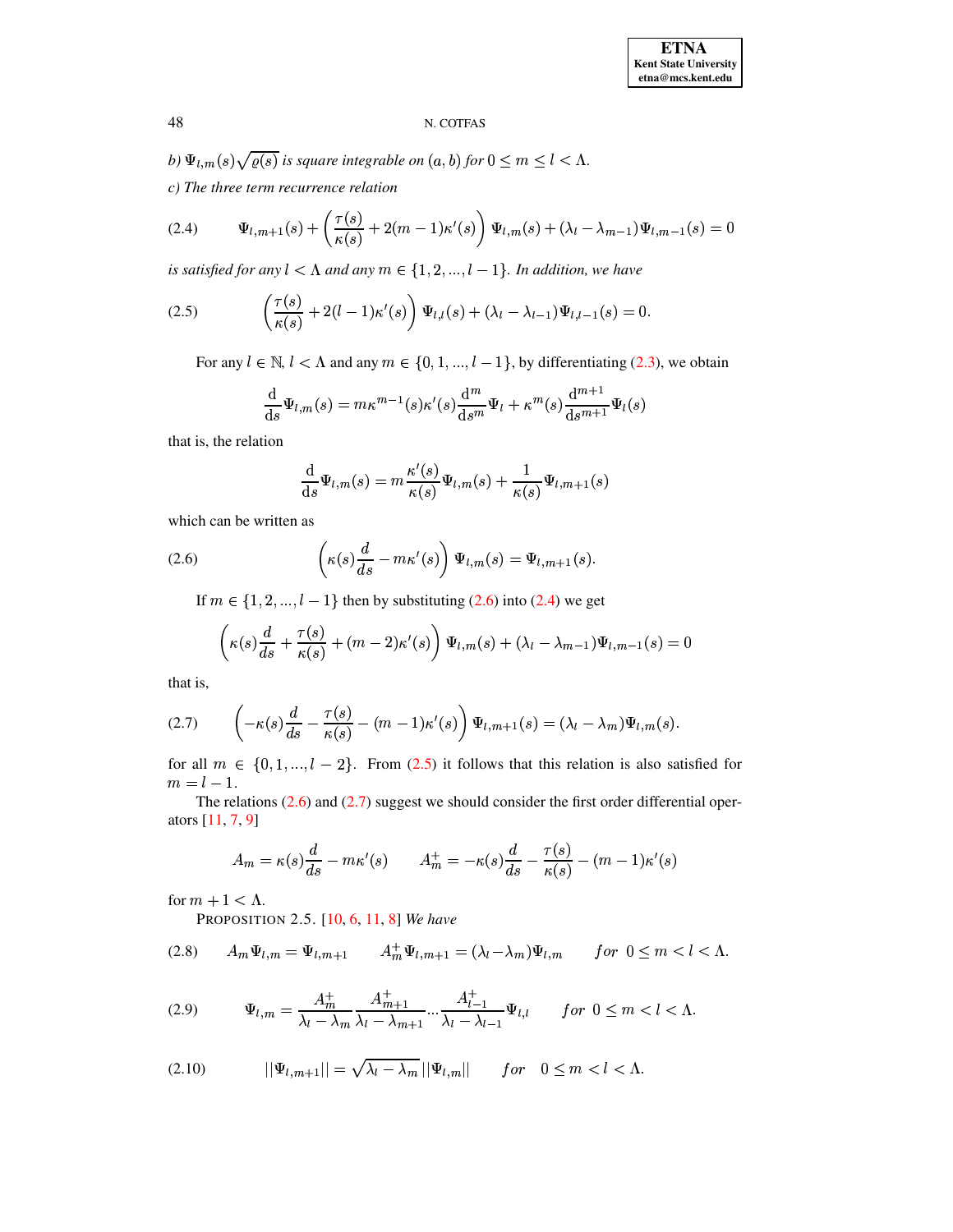### SYSTEMS OF ORTHOGONAL POLYNOMIALS 49

$$
\mathbf{H}_{m} - \lambda_{m} = A_{m}^{+} A_{m} \qquad \mathbf{H}_{m+1} - \lambda_{m} = A_{m} A_{m}^{+} \qquad \text{for} \quad m+1 < \Lambda
$$
\n
$$
\mathbf{H}_{m} A_{m}^{+} = A_{m}^{+} \mathbf{H}_{m+1} \qquad A_{m} \mathbf{H}_{m} = \mathbf{H}_{m+1} A_{m} \qquad \text{for} \quad m+1 < \Lambda.
$$

From [\(2.8\)](#page-3-4), [\(2.9\)](#page-3-5) and [\(2.10\)](#page-3-6) it follows that the *normalized associated special functions*  $\tilde{\Psi}_{l,m} = \Psi_{l,m}/||\Psi_{l,m}||$  satisfy the relations

<span id="page-4-1"></span>(2.11) 
$$
A_m \tilde{\Psi}_{l,m} = \sqrt{\lambda_l - \lambda_m} \tilde{\Psi}_{l,m+1} \qquad A_m^+ \tilde{\Psi}_{l,m+1} = \sqrt{\lambda_l - \lambda_m} \tilde{\Psi}_{l,m}
$$

$$
\tilde{\Psi}_{l,m} = \frac{A_m^+}{\sqrt{\lambda_l - \lambda_m}} \frac{A_{m+1}^+}{\sqrt{\lambda_l - \lambda_{m+1}}} \dots \frac{A_{l-1}^+}{\sqrt{\lambda_l - \lambda_{l-1}}} \tilde{\Psi}_{l,l}.
$$

**3. A group theoretical approach based on projection method.** The system of functions  $\tilde{\Psi}_{l,m}$  is the projection of the system of functions [\[1,](#page-9-7) [2,](#page-9-8) [13\]](#page-9-9)

<span id="page-4-0"></span>(3.1) 
$$
|l,m):(a,b)\times[-\pi,\pi]\longrightarrow\mathbb{C}\qquad|l,m)=e^{im\varphi}\tilde{\Phi}_{l,m}
$$

orthogonal with respect to the scalar product

$$
\langle F, G \rangle = \frac{1}{\sqrt{2\pi}} \int_{-\pi}^{\pi} \int_{a}^{b} \overline{F(s, \varphi)} G(s, \varphi) \varrho(s) ds d\varphi.
$$

More exactly, we can identify each function  $\tilde{\Psi}_{l,m}$  with the restriction of  $|l,m\rangle$  to the subset  $(a,b) \times \{0\}$ . By using the relation  $\frac{\partial}{\partial \varphi}|l,m\rangle = im |l,m\rangle$  obtained directly from definition  $|l, m\rangle = |m|l, m\rangle$  obtained directly from definition  $(3.1)$ , and  $(2.11)$  we get

$$
e^{i\varphi}\left(\kappa \frac{\partial}{\partial s} + i\kappa' \frac{\partial}{\partial \varphi}\right)|l,m\rangle = \sqrt{\lambda_l - \lambda_m} |l,m+1\rangle
$$
  

$$
e^{-i\varphi}\left(-\kappa \frac{\partial}{\partial s} + i\kappa' \frac{\partial}{\partial \varphi} - \frac{\tau}{\kappa} + 2\kappa'\right)|l,m+1\rangle = \sqrt{\lambda_l - \lambda_m} |l,m\rangle.
$$

These relations suggest we should consider the first order differential operators

<span id="page-4-2"></span>(3.2)  
\n
$$
L_{+} = e^{i\varphi} \left( \kappa \frac{\partial}{\partial s} + i\kappa' \frac{\partial}{\partial \varphi} \right)
$$
\n
$$
L_{-} = e^{-i\varphi} \left( -\kappa \frac{\partial}{\partial s} + i\kappa' \frac{\partial}{\partial \varphi} - \frac{\tau}{\kappa} + 2\kappa' \right)
$$
\n
$$
L_{0} = -i \frac{\partial}{\partial \varphi}
$$

satisfying the relations

$$
L_+|l,m\rangle = \sqrt{\lambda_l - \lambda_m} |l, m+1\rangle
$$
  
\n
$$
L_-|l,m\rangle = \sqrt{\lambda_l - \lambda_{m-1}} |l, m-1\rangle
$$
  
\n
$$
L_0|l,m\rangle = m|l,m\rangle.
$$

One can remark that  $L_{+} | l, l \rangle = 0$  and

$$
|l,m)=\frac{1}{\sqrt{\lambda_l-\lambda_m}}\frac{1}{\sqrt{\lambda_l-\lambda_{m+1}}}\cdots\frac{1}{\sqrt{\lambda_l-\lambda_{l-1}}}(L_-)^{l-m}|l,l)
$$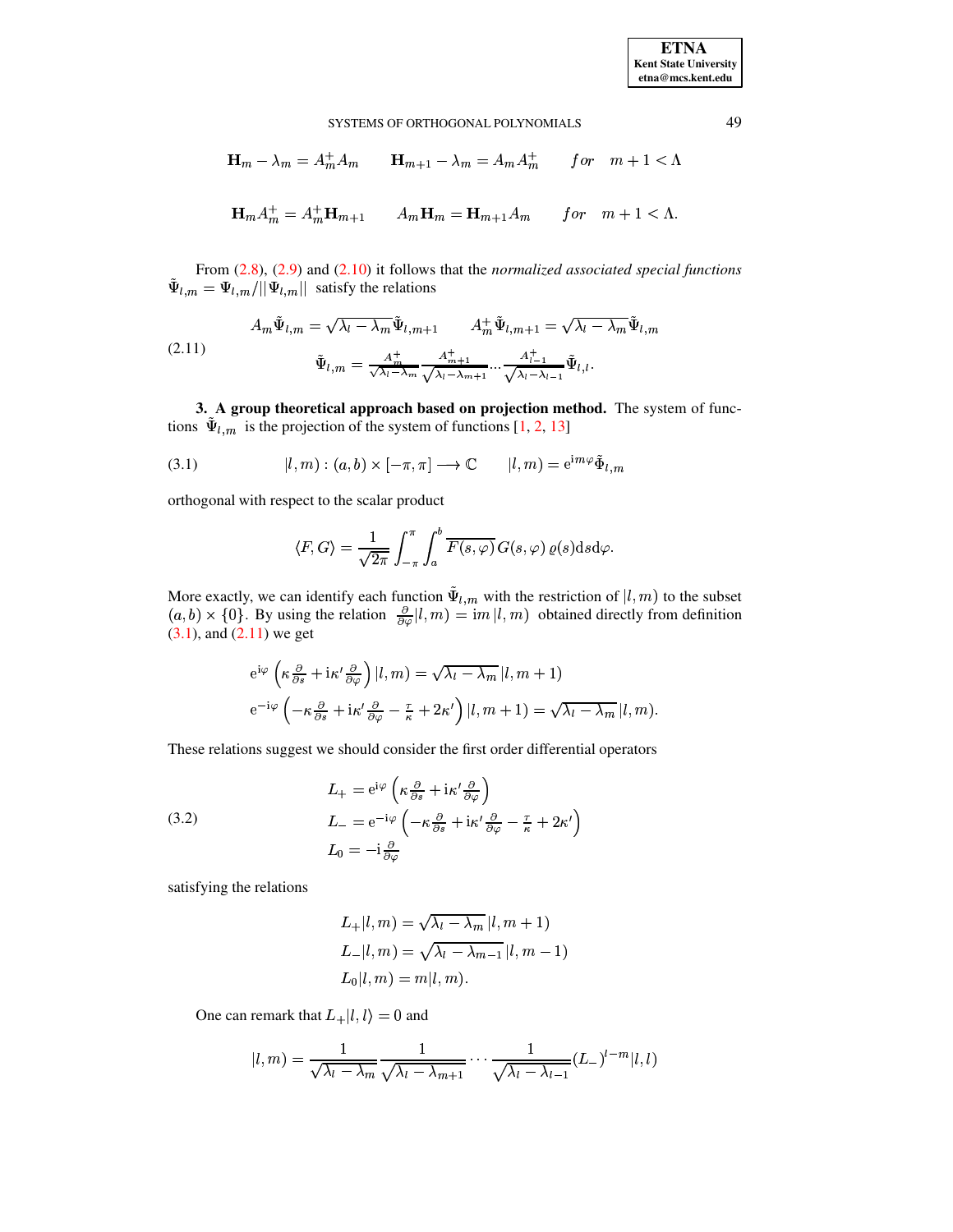for all  $m \in \{0, 1, 2, ..., l-1\}$ , but, generally,  $L = (l, 0) \neq 0$ . For example, in the case of Legendre polynomials  $\kappa(s) = \sqrt{1 - s^2}$ ,  $\tau(s) = -2s$  and

$$
L_{+} = e^{i\varphi} \left( \kappa \frac{\partial}{\partial s} + i\kappa' \frac{\partial}{\partial \varphi} \right)
$$
  

$$
L_{-} = e^{-i\varphi} \left( -\kappa \frac{\partial}{\partial s} + i\kappa' \frac{\partial}{\partial \varphi} \right) = -e^{i\varphi} \left( \kappa \frac{\partial}{\partial s} + i\kappa' \frac{\partial}{\partial \varphi} \right) = -\overline{L_{+}}
$$

whence

$$
(L_{-})^{m}|l,0) = (-1)^{m} e^{-im\varphi} \Psi_{l,m} = (-1)^{m} \overline{|l,m|} \quad \text{for all } m \in \{1,2,...,l\}
$$

and  $(L_{-})^{l+1}$ ,  $(l, 0) = 0$ . The  $(2l+1)$ -dimensional vector space spannied by the set  $\{(L_{-})^q | l, l\}$  |  $q \in$  $\{0, 1, 2, ..., 2l\}$  is invariant under the action of  $L_+$ ,  $L_-$  and  $L_0$ .

The operators defined by (3.2) satisfy the relations  $[L_0, L_{\pm}] = \pm L_{\pm}$  and

$$
[L_+, L_-] = (-\tau' + 2\kappa \kappa'' + 2\kappa'^2)\mathbb{I} + i(2\kappa \kappa'' + 2\kappa'^2)\frac{\partial}{\partial \varphi}
$$
  

$$
= \begin{cases} -\alpha \mathbb{I} & \text{for } \sigma(s) \in \{1, s\} \\ 2(L_0 - \frac{\alpha+2}{2}\mathbb{I}) & \text{for } \sigma(s) = 1 - s^2 \\ -2(L_0 + \frac{\alpha-2}{2}\mathbb{I}) & \text{for } \sigma(s) \in \{s^2 - 1, s^2, s^2 + 1\} \end{cases}
$$

where  $\mathbb I$  is the identity operator. The Lie algebra  $\mathcal L$  generated by  $L_+$  and  $L_-$  is finite dimensional.

THEOREM 3.1.

$$
\mathcal{L} \text{ is isomorphic to } \begin{cases} \text{Heisenberg algebra } h(2) & \text{if } \sigma(s) \in \{1, s\} \\ su(2) & \text{if } \sigma(s) = 1 - s^2 \\ su(1, 1) & \text{if } \sigma(s) \in \{s^2 - 1, s^2, s^2 + 1\} \end{cases}
$$

*Proof.* If  $\sigma(s) \in \{1, s\}$  then the operators  $K_+ = \sqrt{-1/\alpha} L_+$  and  $K_- = -\sqrt{-1/\alpha} L_-$ <br>satisfy the relations  $[K_+, K_-] = -\mathbb{I}$  and  $[\mathbb{I}, K_\pm] = 0$ .<br>In the case  $\sigma(s) = 1 - s^2$  the operators  $K_+ = L_+$ ,  $K_- = L_-$  and  $K_0 = L_0 - \frac{\alpha +$ the relations  $[K_+, K_-] = 2K_0$  and  $[K_0, K_{\pm}] = \pm K_{\pm}$ .<br>If  $\sigma(s) \in \{s^2 - 1, s^2, s^2 + 1\}$  the operators  $K_+ = L_+$ ,  $K_- = L_-$  and  $K_0 = L_0 + \frac{\alpha - 2}{2} \mathbb{I}$ satisfy the relations  $[K_+, K_-] = -2K_0$  and  $[K_0, K_{\pm}] = \pm K_{\pm}$ .  $\Box$ In the case  $\sigma(s) = 1 - s^2$ , the functions  $|l, m\rangle$  satisfy the relations

$$
K_0|l,m) = (\Phi + m - l) |l,m) \qquad \text{for } m \in \{0, 1, ..., l\}
$$
  
\n
$$
K_+|l,m) = \sqrt{(l-m)(l+m-\alpha-1)}|l,m+1) \qquad \text{for } m \in \{0, 1, ..., l-1\}
$$
  
\n
$$
K_-|l,m) = \sqrt{(l-m+1)(l+m-\alpha-2)}|l,m-1) \qquad \text{for } m \in \{1, 2, ..., l\}
$$
  
\n
$$
C|l,m) = \Phi(\Phi + 1)|l,m) \qquad \text{for } m \in \{0, 1, ..., l\}
$$

where  $C = K_-K_+ + K_0(K_0 + \mathbb{I})$  is the Casimir operator of  $su(2)$  and  $\Phi = l - \frac{\alpha}{2} - 1$ .<br>In the case  $\sigma(s) \in \{s^2 - 1, s^2, s^2 + 1\}$ , the functions  $|l, m\rangle$  satisfy the relations

$$
K_0|l,m) = (\Phi + m - l) |l,m) \qquad \text{for } m \in \{0, 1, ..., l\}
$$
  
\n
$$
K_+|l,m) = \sqrt{(m - l)(m + l + \alpha - 1)} |l, m + 1) \qquad \text{for } m \in \{0, 1, ..., l - 1\}
$$
  
\n
$$
K_-|l,m) = \sqrt{(m - l - 1)(m + l + \alpha - 2)} |l, m - 1) \qquad \text{for } m \in \{1, 2, ..., l\}
$$
  
\n
$$
C|l,m) = -\Phi(\Phi + 1) |l,m) \qquad \text{for } m \in \{0, 1, ..., l\}
$$

50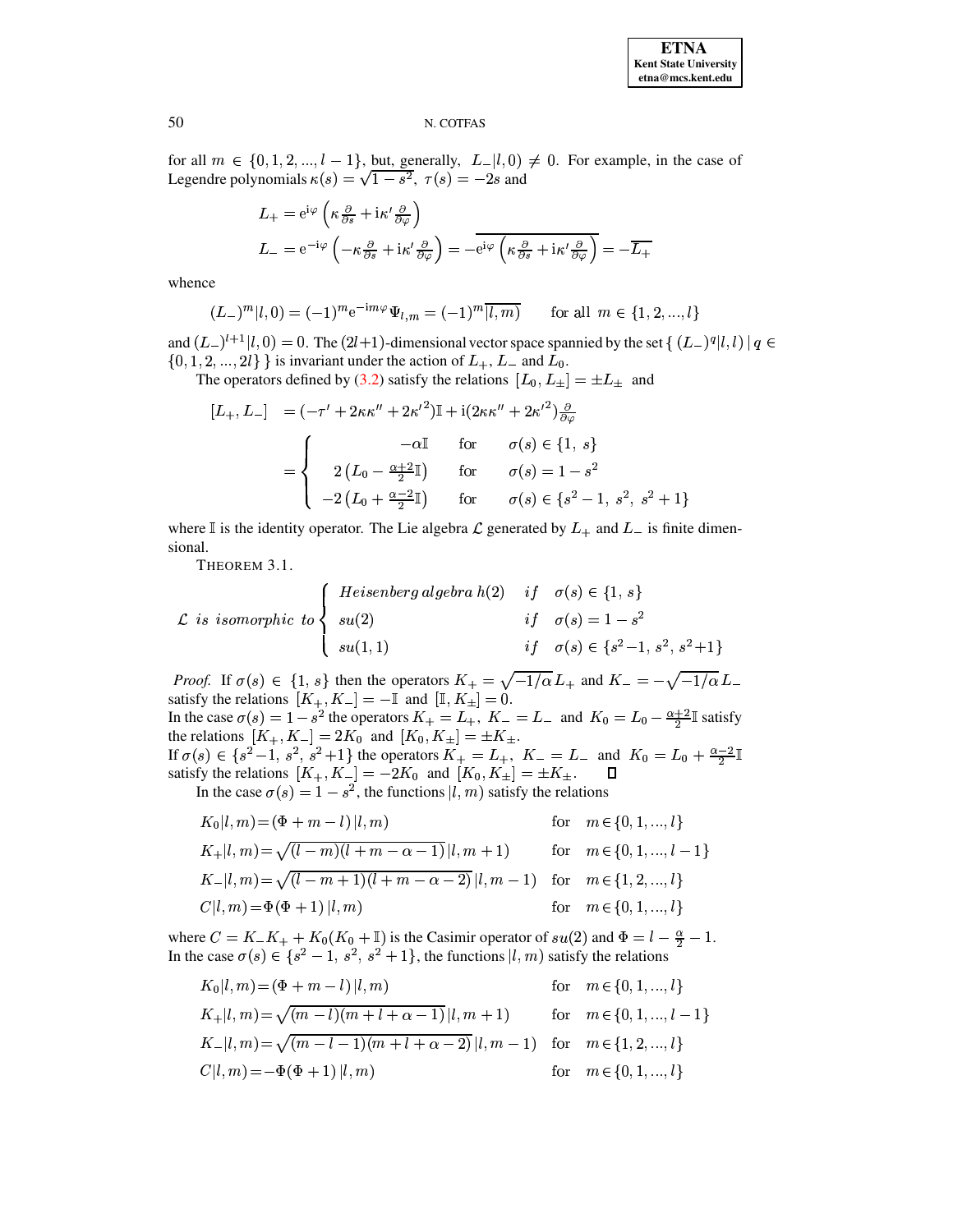| <b>ETNA</b>                  |
|------------------------------|
| <b>Kent State University</b> |
| etna@mcs.kent.edu            |

where  $C = K_-K_+ - K_0(K_0 + \mathbb{I})$  is the Casimir operator of  $su(1,1)$  and  $\Phi = l + \frac{\alpha}{2} - 1$ . The Casimir operator of  $h(2)$  is the identity operator I belonging to the algebra [5].

Our approach is different from the one presented in [12] based on  $gl(2, c)$  and Miller algebra  $h_4$ . Generally, our algebra  $\mathcal L$  does not contain  $L_0$ .

4. Some systems of coherent states. In this section we restrict us to the case  $\sigma(s) \in$  $\{1, s, 1-s^2\}$ . For each  $m \in \mathbb{N}$ , the sequence  $\Psi_{m,m}$ ,  $\Psi_{m+1,m}$ ,  $\Psi_{m+2,m}$ , ... is an orthonormal basis in the Hilbert space

$$
\mathcal{H} = \left\{ \psi : (a, b) \longrightarrow \mathbb{C} \middle| \int_a^b |\psi(s)|^2 \varrho(s) ds < \infty \right\} \qquad \langle \psi_1 | \psi_2 \rangle = \int_a^b \overline{\psi_1(s)} \psi_2(s) \varrho(s) ds \, .
$$

The linear operator defined by (see figure  $4.1$ )

$$
U_m: \mathcal{H} \longrightarrow \mathcal{H}, \quad U_m \tilde{\Psi}_{l,m} = \tilde{\Psi}_{l+1,m+1}
$$

is a unitary operator, the operators  $a_m = U_m^+ A_m$ ,  $a_m^+ = A_m^+ U_m$  are mutually adjoint, and

<span id="page-6-1"></span>
$$
a_m \tilde{\Psi}_{l,m} = \sqrt{\lambda_l - \lambda_m} \tilde{\Psi}_{l-1,m} \qquad \text{for} \quad l \ge m+1
$$
  
(4.1) 
$$
a_m^+ \tilde{\Psi}_{l,m} = \sqrt{\lambda_{l+1} - \lambda_m} \tilde{\Psi}_{l+1,m} \qquad \text{for} \quad l \ge m
$$

$$
\tilde{\Psi}_{l,m} = \frac{(a_m^+)^{l-m}}{\sqrt{(\lambda_l - \lambda_m)(\lambda_{l-1} - \lambda_m)\dots(\lambda_{m+1} - \lambda_m)}} \tilde{\Psi}_{m,m} \qquad \text{for} \quad l > m.
$$

Since

$$
a_m a_m^+ \tilde{\Psi}_{l,m} = (\lambda_{l+1} - \lambda_m) \tilde{\Psi}_{l,m} \qquad a_m^+ a_m \tilde{\Psi}_{l,m} = (\lambda_l - \lambda_m) \tilde{\Psi}_{l,m}
$$

we get the factorization  $\mathbf{H}_m - \lambda_m = a_m^+ a_m$  and the relation

<span id="page-6-0"></span>(4.2) 
$$
[a_m, a_m^+] \tilde{\Psi}_{l,m} = (\lambda_{l+1} - \lambda_l) \tilde{\Psi}_{l,m}.
$$

By using the operator

$$
R_m: \mathcal{H}_m \longrightarrow \mathcal{H}_m \qquad R_m \tilde{\Psi}_{l,m} = \frac{-\sigma'' l - \alpha}{2} \tilde{\Psi}_{l,m}
$$

the relation (4.2) can be written as  $[a_m^+, a_m] = -2R_m$ . Since

$$
[R_m, a_m^+] = -\frac{\sigma''}{2} a_m^+ \qquad [R_m, a_m] = \frac{\sigma''}{2} a_m
$$

it follows that the Lie algebra  $\mathcal{L}_m$  generated by  $\{a_m^+, a_m\}$  is finite dimensional.

THEOREM 4.1.

$$
\mathcal{L}_m \text{ is isomorphic to } \left\{ \begin{array}{ll} Heisenberg \text{ algebra } h(2) \quad for \quad \sigma(s) \in \{1, s\} \\ su(1, 1) \quad & for \quad \sigma(s) = 1 - s^2 \end{array} \right.
$$

*Proof.* In the case  $\sigma(s) \in \{1, s\}$  the operator  $R_m$  is a constant operator, namely,  $R_m =$  $-\alpha$ . Since  $\alpha < 0$ , the operators  $P_+ = \sqrt{-1/\alpha} a_m^+$ ,  $P_- = \sqrt{-1/\alpha} a_m$  and I form a basis of  $\mathcal{L}_m$  such that

$$
[P_+,P_-]=-{\mathbb I}\qquad [{\mathbb I},P_\pm]=0
$$

51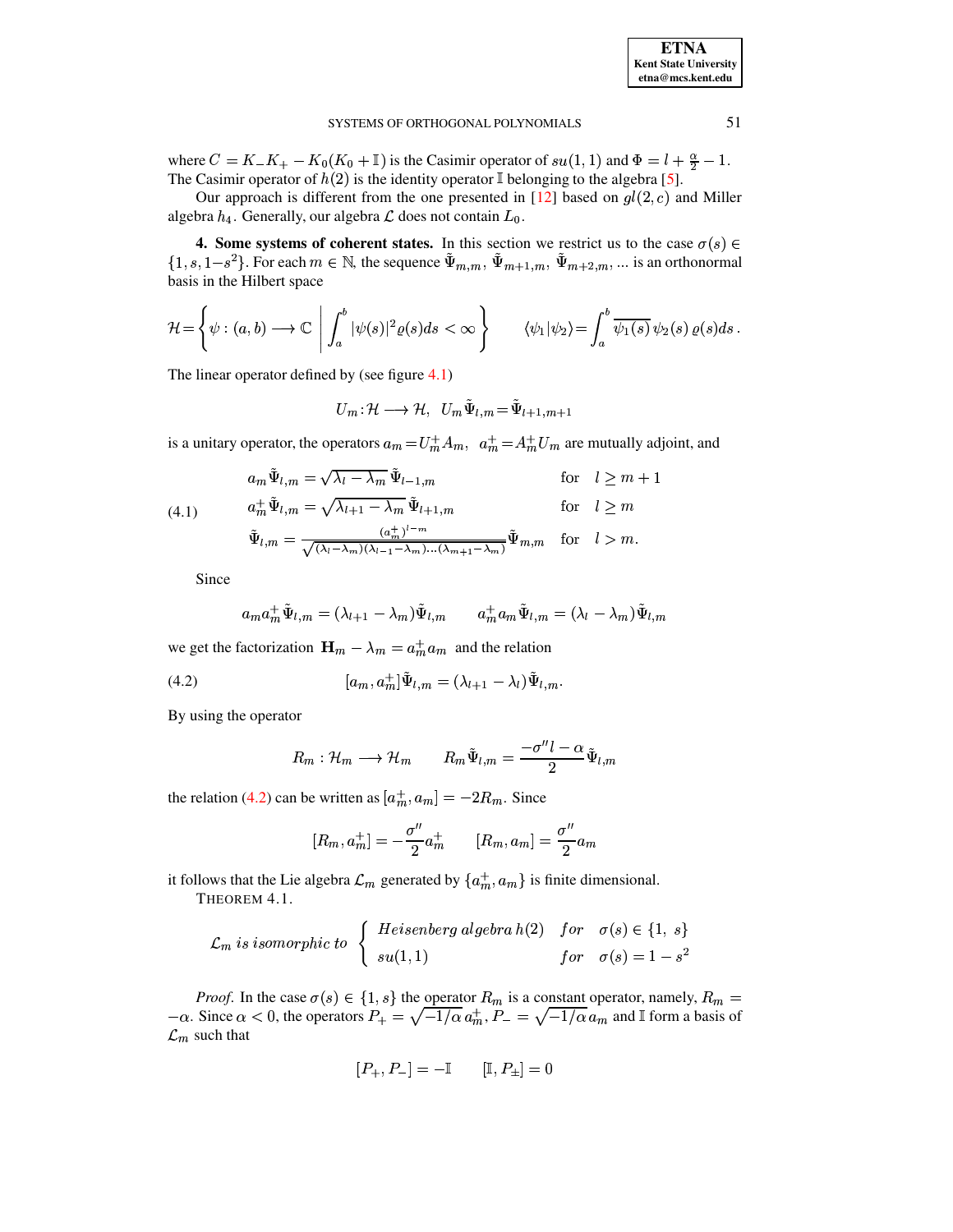

FIG. 4.1. *The operators*  $A_m$ ,  $A_m^+$ ,  $a_m$ ,  $a_m^+$  and  $U_m$  relating the functions  $\Psi_{l,m}$ .

<span id="page-7-0"></span>that is,  $\mathcal{L}_m$  is isomorphic to the Heisenberg-Weyl algebra  $h(2)$ . If  $\sigma(s) = 1 - s^2$  then  $K_+ = a_m^+, K_- = a_m$  and  $K_0 = R_m$  form a basis of  $\mathcal{L}_m$  such that

$$
[K_+, K_-] = -2K_0 \qquad [K_0, K_{\pm}] = \pm K_{\pm}.\qquad \Box
$$

In the case  $\sigma(s) = 1 - s^2$ , the functions  $\tilde{\Psi}_{m,m}$ ,  $\tilde{\Psi}_{m+1,m}$ ,  $\tilde{\Psi}_{m+2,m}$ , ..., satisfy the relations

$$
K_0 \tilde{\Psi}_{l,m} = (l - \frac{\alpha}{2}) \tilde{\Psi}_{l,m}
$$
  
\n
$$
K_+ \tilde{\Psi}_{l,m} = \sqrt{(l-m+1)(l+m-\alpha)} \tilde{\Psi}_{l+1,m}
$$
  
\n
$$
K_- \tilde{\Psi}_{l,m} = \sqrt{(l-m)(l+m-1-\alpha)} \tilde{\Psi}_{l-1,m}
$$
  
\n
$$
C \tilde{\Psi}_{l,m} = -(\frac{\alpha}{2} - m) (\frac{\alpha}{2} - m + 1) \tilde{\Psi}_{l,m}
$$

where  $C = K_-K_+ - K_0(K_0 + \mathbb{I})$  is the Casimir operator of  $su(1,1)$ . If we denote

$$
E_0=m-\frac{\alpha}{2}=-\Phi \qquad |\Phi,n\rangle=\tilde{\Psi}_{m+n,m}
$$

then the above relations can be written as

$$
K_0|\Phi,n\rangle = (E_0+n)|\Phi,n\rangle
$$
  
\n
$$
K_+|\Phi,n\rangle = \sqrt{(\Phi + E_0 + n + 1)(E_0 - \Phi + n)}|\Phi,n+1\rangle
$$
  
\n
$$
K_-|\Phi,n\rangle = \sqrt{(\Phi + E_0 + n)(E_0 - \Phi + n - 1)}|\Phi,n-1\rangle
$$
  
\n
$$
C|\Phi,n\rangle = -\Phi(\Phi+1)|\Phi,n\rangle.
$$

and show that [\[3,](#page-9-12) [15\]](#page-9-13), in case  $\sigma(s) = 1 - s^2$ , the representation of  $su(1, 1)$  defined by [\(4.1\)](#page-6-1) in H is the irreducible discrete representation  $D^+$   $(\frac{\alpha}{2} - m)$ .

Let  $m \in \mathbb{N}$  be a fixed natural number. The functions  $|0\rangle, |1\rangle, |2\rangle, \cdots$ , where

$$
n\rangle=\tilde{\Psi}_{m+n,m}
$$

satisfy the relations

$$
a_m|n\rangle = \sqrt{e_n} |n-1\rangle
$$
  
\n
$$
a_m^+|n\rangle = \sqrt{e_{n+1}} |n+1\rangle
$$
  
\n
$$
(\mathbf{H}_m - \lambda_m)|n\rangle = e_n|n\rangle
$$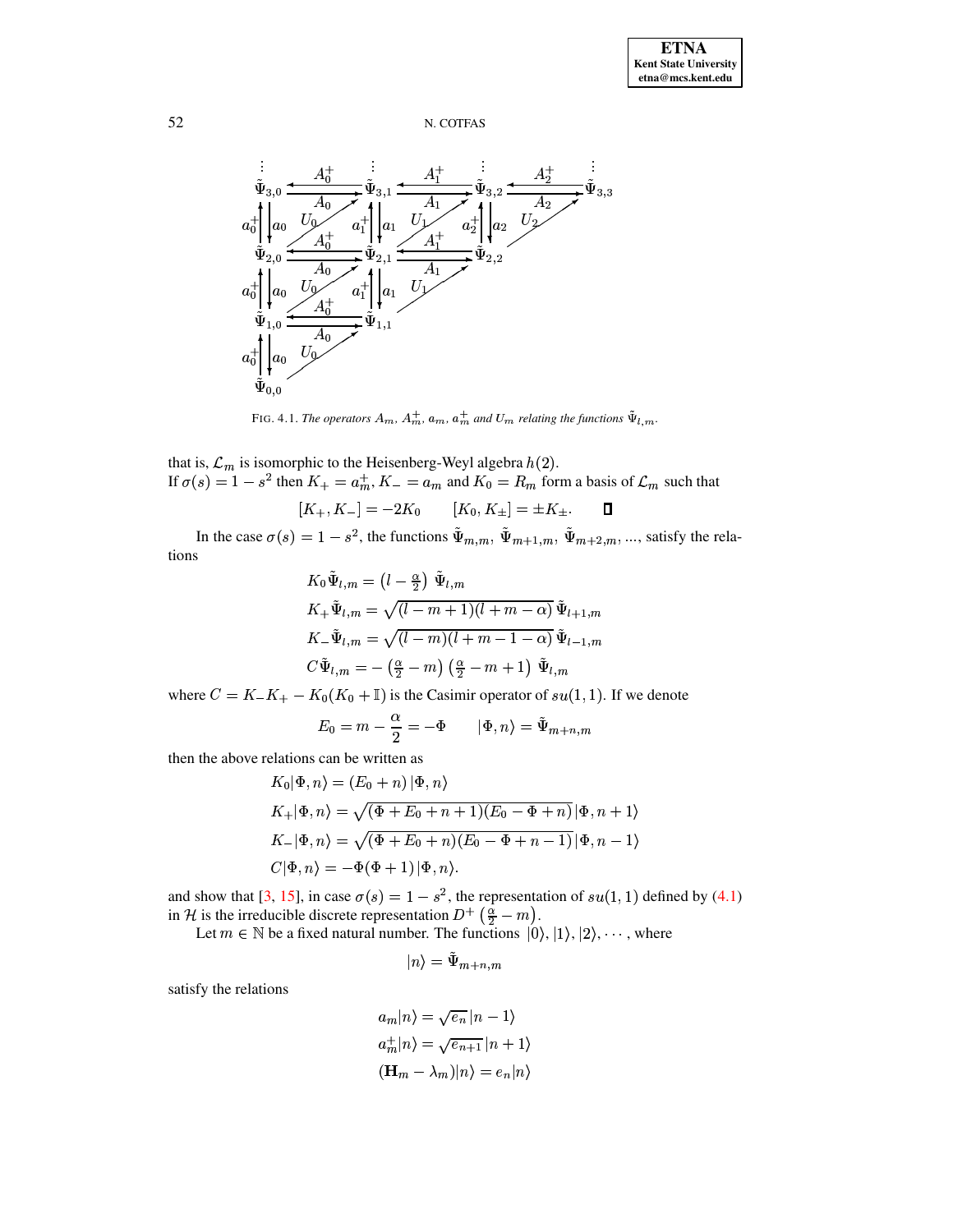#### SYSTEMS OF ORTHOGONAL POLYNOMIALS

where

$$
e_n = \lambda_{m+n} - \lambda_m = \begin{cases} -\alpha n & \text{if } \sigma(s) \in \{1, s\} \\ n(n+2m - \alpha - 1) & \text{if } \sigma(s) = 1 - s^2 \end{cases}
$$

Some useful systems of coherent states can be defined [3] by using these relations, the confluent hypergeometric function

$$
{}_0F_1(c;z) = 1 + \frac{1}{c} \frac{z}{1!} + \frac{1}{c(c+1)} \frac{z^2}{2!} + \frac{1}{c(c+1)(c+2)} \frac{z^3}{3!} + \cdots
$$

and the modified Bessel function

$$
K_{\nu}(z) = \frac{\pi}{2} \frac{I_{-\nu}(z) - I_{\nu}(z)}{\sin(\nu \pi)} \quad \text{where} \quad I_{\nu}(z) = \sum_{n=0}^{\infty} \frac{\left(\frac{1}{2}z\right)^{\nu+2n}}{n! \Gamma(\nu+n+1)}.
$$

THEOREM 4.2. a) If  $\sigma(s) \in \{1, s\}$  then  $\{|z\rangle | z \in \mathbb{C}\}$ , where

$$
|z\rangle = e^{\frac{|z|^2}{2\alpha}} \sum_{n=0}^{\infty} \frac{z^n}{\sqrt{n! (-\alpha)^n}} |n\rangle
$$

is a system of coherent states in  $H$  such that

$$
\langle z|z\rangle = 1
$$
  $a_m|z\rangle = z|z\rangle$  and  $\frac{-1}{\pi\alpha} \int_{\mathbb{C}} d(\text{Re } z) d(\text{Im } z)|z\rangle \langle z| = \mathbb{I}.$ 

b) If  $\sigma(s) = 1 - s^2$  then  $\{|z\rangle | z \in \mathbb{C}\}$ , where

$$
|z\rangle = \sqrt{\Gamma(2m - \alpha)} \sum_{n=0}^{\infty} \frac{z^n}{\sqrt{n! \Gamma(n + 2m - \alpha)}} |n\rangle
$$

is a system of coherent states in  $H$  such that

$$
\langle z|z\rangle = {}_0F_1(2m - \alpha; |z|^2) \qquad a_m|z\rangle = z|z\rangle \quad and \quad \int_{\mathbb{C}} d\mu(z) |z\rangle\langle z| = \mathbb{I}
$$

where

<span id="page-8-0"></span>(4.3) 
$$
d\mu(z) = \frac{2r^{2m-\alpha}}{\pi \Gamma(2m-\alpha)} K_{\frac{\alpha+1}{2}-m}(2r) dr d\theta \quad and \quad z = re^{i\theta}.
$$

*Proof.* [3] By denoting  $t = -\frac{r^2}{\alpha}$  and using the integration by parts we get

$$
\frac{-1}{\pi\alpha} \int_{\mathbb{C}} d(\text{Re } z) d(\text{Im } z) |z\rangle\langle z| = \frac{-1}{\pi\alpha} \sum_{n,n'} \left( \int_0^{\infty} e^{\frac{r^2}{\alpha}} \frac{r^{n+n'+1}}{\sqrt{n! \, n'! \, (-\alpha)^{n+n'}}} dr \int_0^{2\pi} e^{i(n-n')\theta} d\theta \right) |n\rangle\langle n'|
$$

$$
= \frac{-2}{\alpha} \sum_{n} \left( \int_{0}^{\infty} e^{\frac{x^{2}}{\alpha}} \frac{1}{n!} \left( \frac{r^{2}}{-\alpha} \right)^{n} r dr \right) |n\rangle\langle n| = \sum_{n} \left( \int_{0}^{\infty} e^{-t} \frac{t^{n}}{n!} dt \right) |n\rangle\langle n| = \sum_{n} |n\rangle\langle n| = \mathbb{I}.
$$

Denoting  $d\mu = \mu(r) dr d\theta$  we get

$$
\int_{\mathbb{C}} d\mu(z) |z\rangle\langle z| = \sum_{n=0}^{\infty} \frac{2\pi \Gamma(2m-\alpha)}{n! \Gamma(n+2m-\alpha)} \left( \int_{0}^{\infty} r^{2n} \mu(r) dr \right) |n\rangle\langle n|
$$

53